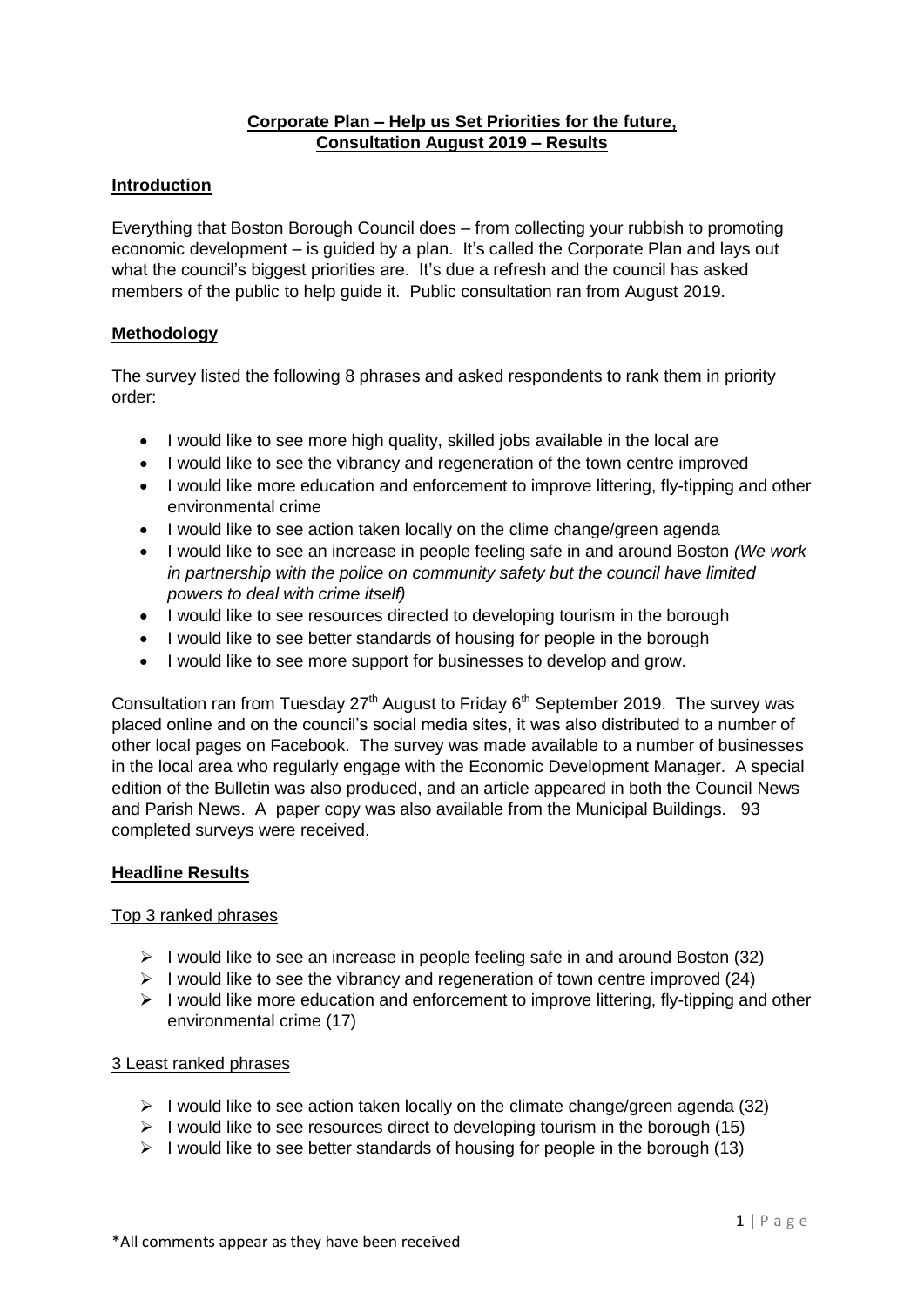## **Full Consultation Results**

## **Q. Please rank the phrases in priority order….**

Phrases ranked as most important (1):

| I would like to see more high quality, skill job available in the local<br>area                                                                                                                            | 6  |
|------------------------------------------------------------------------------------------------------------------------------------------------------------------------------------------------------------|----|
| I would like to see the vibrancy and regeneration of the town centre<br>improved                                                                                                                           | 24 |
| I would like more education and enforcement to improve littering, fly-<br>tipping and other environmental crime                                                                                            | 17 |
| I would like to see action taken locally on the climate change/green<br>agenda                                                                                                                             | 5  |
| I would like to see an increase in people feeling safe in and around<br>Boston (we work in partnership with the police on community safety<br>but the could have limited powers to deal with crime itself) | 32 |
| I would like to see resources directed to developing tourism in the<br>borough                                                                                                                             | 3  |
| I would like to see better standards of housing for people in the<br>borough                                                                                                                               | 3  |
| I would like to see more support for business to develop and grow                                                                                                                                          | 12 |

Phrases ranked as least important (8):

| I would like to see more high quality, skill job available in the local<br>area                                                                                                                            |    |
|------------------------------------------------------------------------------------------------------------------------------------------------------------------------------------------------------------|----|
| I would like to see the vibrancy and regeneration of the town centre<br>improved                                                                                                                           | 2  |
| I would like more education and enforcement to improve littering, fly-<br>tipping and other environmental crime                                                                                            | 0  |
| I would like to see action taken locally on the climate change/green<br>agenda                                                                                                                             | 32 |
| I would like to see an increase in people feeling safe in and around<br>Boston (we work in partnership with the police on community safety<br>but the could have limited powers to deal with crime itself) | 2  |
| I would like to see resources directed to developing tourism in the<br>borough                                                                                                                             | 15 |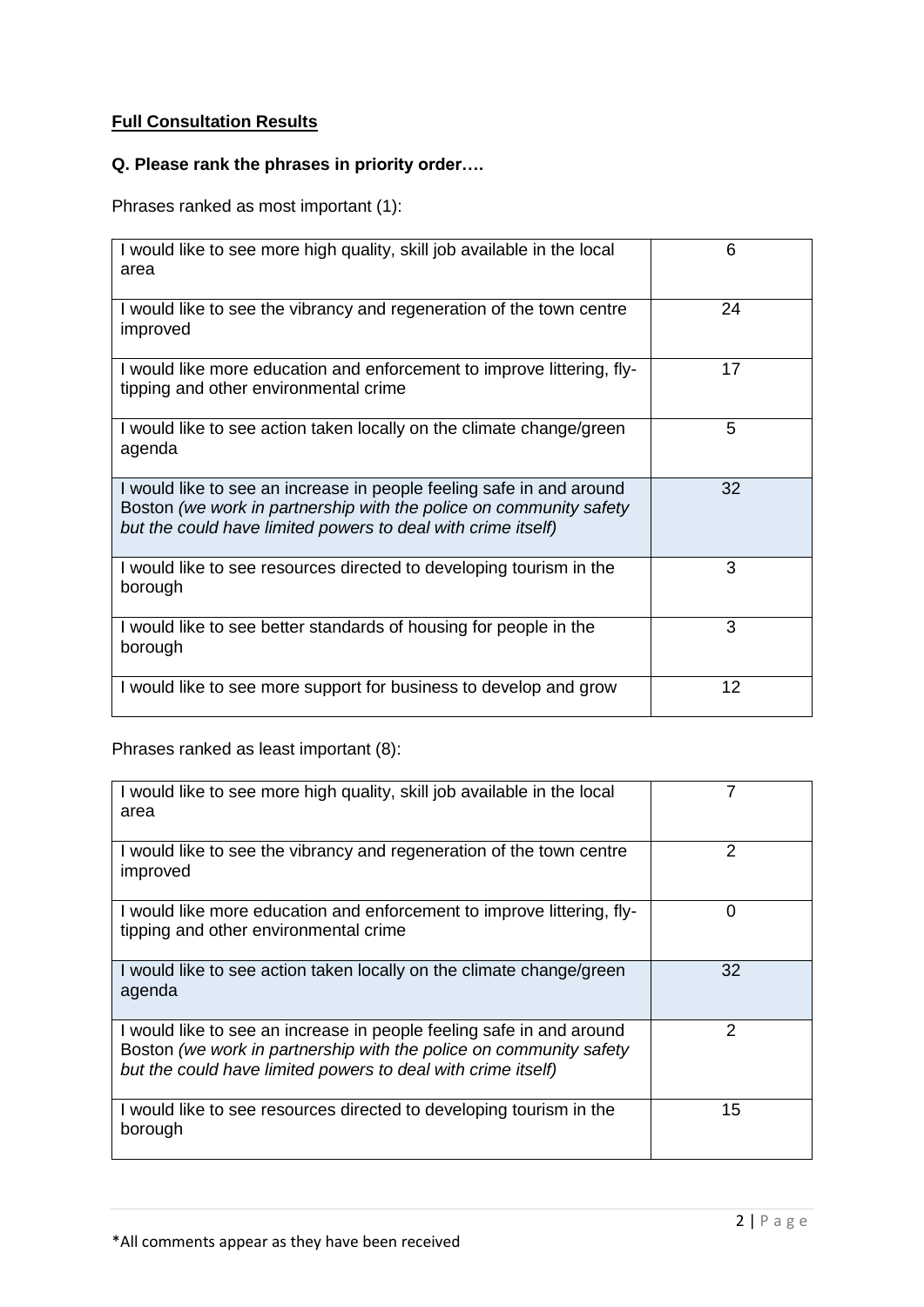| I would like to see better standards of housing for people in the<br>borough | 13 |
|------------------------------------------------------------------------------|----|
| I would like to see more support for business to develop and grow            | 5  |

See Appendix 1 for full ratings.

### **Q. The council would also like to hear any other suggestions you have to make about how it could, within its powers,**

I would like to see more high quality, skill job available in the local area

1. Expansion in the local fishing and port faculties would make the most of the assets the town already has. To generate high skilled, high paid jobs, the export economy needs to be encouraged. For Boston, expansion in the food and drinks sector could be a possibility as well as encouraging tourism by capitalising on the history of the pilgrim fathers ie. A Mayflower replica functioning as a restaurant on the river?

#### Improved town centre

| 1.             | Improved town centre facilities and pedestrianised market place                                                                                                                                                                                              |
|----------------|--------------------------------------------------------------------------------------------------------------------------------------------------------------------------------------------------------------------------------------------------------------|
| 2.             | Better shops                                                                                                                                                                                                                                                 |
| 3.             | With regard to items 4 & 5, I would like to see the money and time spent on the town                                                                                                                                                                         |
|                | centre surrounding the current and historical Market Square rather than disrupting<br>other areas which will take away from our actual town centre                                                                                                           |
| 4.             | Improve the town centre for locals and tourists and this can only have a positive<br>knock-on effect for investment and an increase in business and the associated rates<br>collected.                                                                       |
| 5.             | Lower the extortionate rent you charge local businesses, including charity shops!                                                                                                                                                                            |
| 6.             | Incourage more good quality retail outlets. I feel we already have sufficient                                                                                                                                                                                |
|                | supermarket and charity shops options                                                                                                                                                                                                                        |
| 7 <sub>1</sub> | Make market place more appealing instead of great expanse of grey slabs! stop bus<br>going through Straig Bargate. Terminate outside ex M&S and Smiths. Bring parking<br>back to Town Centre more people will come into town. 30 or 1 hour.                  |
| 8.             | Quality shops, free parking, more police presence, John Adams Way                                                                                                                                                                                            |
| 9.             | More amenities in central park.                                                                                                                                                                                                                              |
| 10.            | Better network links with other towns and local cities. Develop an out of town<br>shopping destination to attract people to the area. Turn the town the town centre<br>into a space for socialising rather than shopping. Improve the pool and facilities to |
|                | encourage others to travel to it, like Sleaford pool.                                                                                                                                                                                                        |

I would like more education and enforcement to improve littering, fly-tipping and other environmental crime

1. Following a concerted education /awareness campaign, I would like to see a real zero tolerance approach to littering, spitting and fly tipping - no one should accept that littering in any form or at any scale has become so normal for Boston that it is now just acceptable behaviour.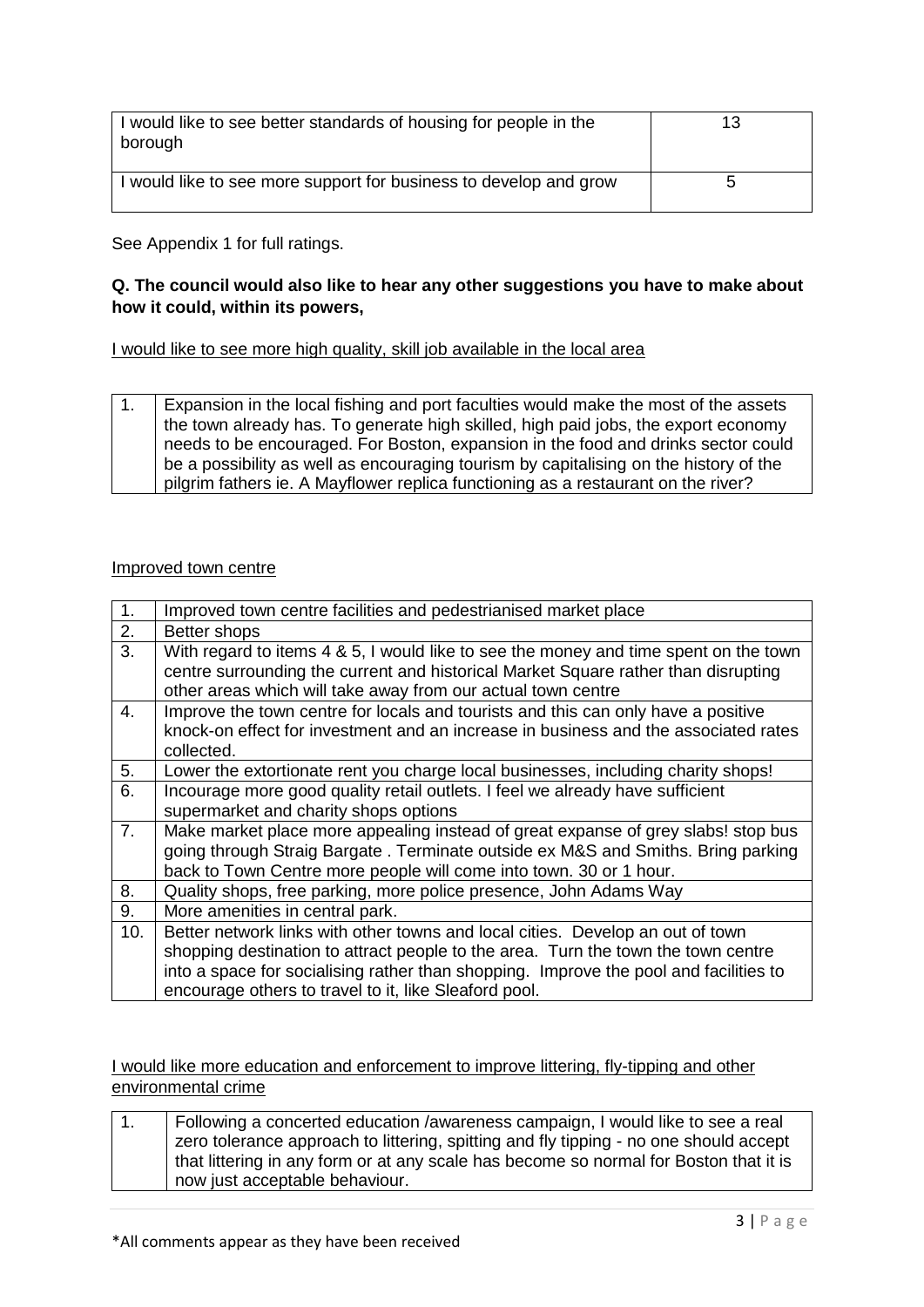| 2. | More work done on the cleaning up of the streets in town areas, West Street, High<br>Street etc. Buildings and shop fronts kept in good order<br>I would like to see the town a lot cleaner than it is. The gutters are full of cigarette<br>ends and other debris in some areas, a clean environment is much more appealing<br>to visitors then a shabby one. Empty shops are another concern, the appearance<br>let the town down. I appreciate they are not owned by the council, but couldn't<br>contact be made with the companies that own them to make the premises better<br>looking. |
|----|-----------------------------------------------------------------------------------------------------------------------------------------------------------------------------------------------------------------------------------------------------------------------------------------------------------------------------------------------------------------------------------------------------------------------------------------------------------------------------------------------------------------------------------------------------------------------------------------------|
| 3. | Stop the street drinking and urinating in the public areas.                                                                                                                                                                                                                                                                                                                                                                                                                                                                                                                                   |

I would like to see action taken locally on the climate change/green agenda

| $\mathbf 1$ .    | Provide electric car charging points to encourage the use of low-emission vehicles                                                                                                                                                                                                                                                                                                                                                                                                                                                                                                                                                                                    |
|------------------|-----------------------------------------------------------------------------------------------------------------------------------------------------------------------------------------------------------------------------------------------------------------------------------------------------------------------------------------------------------------------------------------------------------------------------------------------------------------------------------------------------------------------------------------------------------------------------------------------------------------------------------------------------------------------|
| $\overline{2}$ . | I think that cycling in and around Boston should be made easier. I have a few<br>suggestions: 1. Remove the no cycling restrictions along the Witham Bank. This<br>pathway is adequately large to cope with both pedestrians and cyclists. The<br>alternative routes along Fydell Street, Irby Street etc. are narrow and dangerous. 2:<br>Consider building an alternative walkway (like Sluice Bridge) or on the Have<br>Bridge. This would allow the present pathway to be used by Grammar School and<br>Boston College students as a cycle tract without risking their lives in the traffic on<br>Have Bridge: 3 Consider opening up Strait Bargate for cyclists. |
| 3.               | Improve cycle/pedestrian solutions (influence Lincs County Council).                                                                                                                                                                                                                                                                                                                                                                                                                                                                                                                                                                                                  |

# Feeling safe in and around Boston

| 1. | I would like to see less anti social behaviour in the town centre such as urinating in                                                                                                                                                                                                                                                                                                                                                                                                                                                                                                                                                                                          |
|----|---------------------------------------------------------------------------------------------------------------------------------------------------------------------------------------------------------------------------------------------------------------------------------------------------------------------------------------------------------------------------------------------------------------------------------------------------------------------------------------------------------------------------------------------------------------------------------------------------------------------------------------------------------------------------------|
|    | public and my children not being scared of people visibly on drugs.                                                                                                                                                                                                                                                                                                                                                                                                                                                                                                                                                                                                             |
| 2. | Zero tolerance on street drinking and drug use                                                                                                                                                                                                                                                                                                                                                                                                                                                                                                                                                                                                                                  |
| 3. | Although Boston is the centric location it is very important to remember about the<br>regeneration, enforcement etc. in the outlying villages, for example ensuring the<br>same enforcement within the town locations are also replicated (resourced for) in<br>the smaller yet very large parishes. focusing onto the town will mean that the anti<br>social issues will go into the quieter locations and villages and we need to ensure<br>we resolve the hidden issues and not just let the problem go outside of our area.<br>Brexit will be hard for our town and Borough and I believe that we need to have a<br>plan in place to help businesses, individuals and areas |
| 4. | I strongly feel that once the town is cleaned up and people feel safe from anti<br>social behaviour, crime and street toileting etc. Everythign such as integration and<br>grown will follow naturally. Weeds, litter, run down buildings, and antisocial<br>behaviour. Until that is sorted street lights or alternate street lights need switching<br>back on at night to also help deter crime. To do nothing or little against this is like<br>giving permission for it to continue.                                                                                                                                                                                        |
| 5. | Stop all street drinking in housing estates, reinstall cctv, if only cameras as they<br>were a big deterant to antisocial behaviour put the lights back on the change them<br>to LED lights. Put the market place back to how it was and get someone local to<br>design it who knows how it would work. Stop busses from going through the<br>precinct, they can terminate each end like they did years ago.                                                                                                                                                                                                                                                                    |
| 6. | Put the street lights back on at night.                                                                                                                                                                                                                                                                                                                                                                                                                                                                                                                                                                                                                                         |
| 7. | It stands to reason, feeling safe is a priority, litter and flytipping attract crime and                                                                                                                                                                                                                                                                                                                                                                                                                                                                                                                                                                                        |
|    | make the town messy, HMO's cause many problems, nothing else can get better                                                                                                                                                                                                                                                                                                                                                                                                                                                                                                                                                                                                     |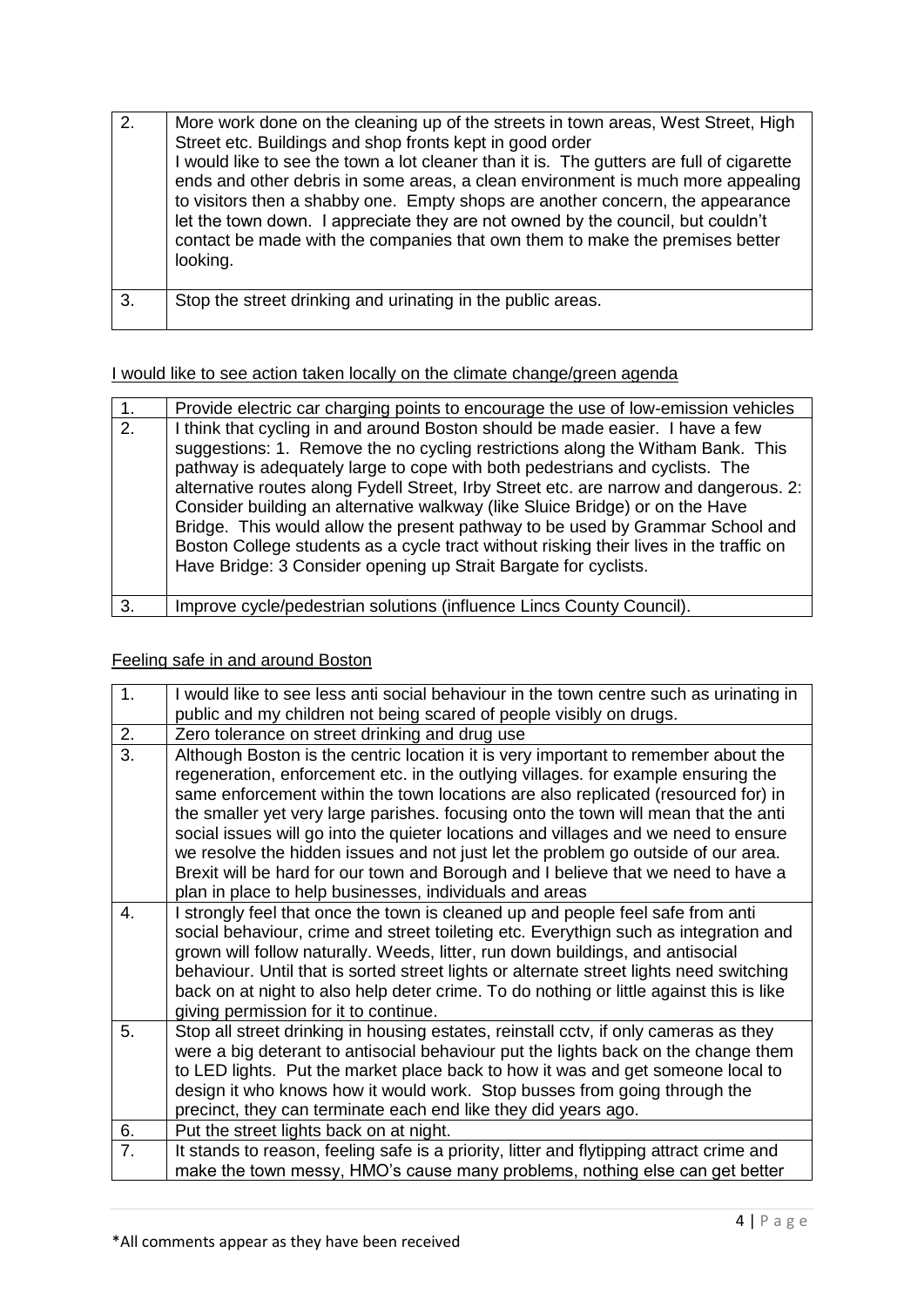|     | until these issues are dealt with. Businesses, jobs and tourism would then follow                                                                                                                                                                                                                                                                                                                                                                                                                                                                                                                                                                                                                                                                                                                             |
|-----|---------------------------------------------------------------------------------------------------------------------------------------------------------------------------------------------------------------------------------------------------------------------------------------------------------------------------------------------------------------------------------------------------------------------------------------------------------------------------------------------------------------------------------------------------------------------------------------------------------------------------------------------------------------------------------------------------------------------------------------------------------------------------------------------------------------|
|     | naturally with a sense of pride being restored to the town.                                                                                                                                                                                                                                                                                                                                                                                                                                                                                                                                                                                                                                                                                                                                                   |
| 8.  | Lock the park at night. Less hmo's, clamp down on street drinking, [removed                                                                                                                                                                                                                                                                                                                                                                                                                                                                                                                                                                                                                                                                                                                                   |
|     | expletive sentence] in the streets.                                                                                                                                                                                                                                                                                                                                                                                                                                                                                                                                                                                                                                                                                                                                                                           |
| 9.  | I have a 1 year old son and 6 year old daughter. We walk from Bradford Road to<br>Norfolk Street. At 8 am and 5pm. Myself and my daughter don't feel safe walking<br>through Boston and we do it twice a day. It is a horrible experience. Due to<br>foreigners drinking and being drunk while we walk past them and glass being<br>smashed on the floor. Last week there was 3 piles of sick on the floor. The crime<br>in Boston is disgusting and this town is not safe. And I am scared for when it gets<br>dark earlier and we walk in the dark. We don't recommend Boston to anyone. The<br>council needs to put more effort in protecting the people that live in Boston and I<br>pay full council tax. See Boston Council only wanting to create tourism but not<br>protect the people who live here. |
| 10. | In cooperation with the police. Zero tolerance re: the huge amount of anti social                                                                                                                                                                                                                                                                                                                                                                                                                                                                                                                                                                                                                                                                                                                             |
|     | behaviour in Boston. Zero tolerance with bad driving, illegal parking, speeding.                                                                                                                                                                                                                                                                                                                                                                                                                                                                                                                                                                                                                                                                                                                              |
|     | West Street appealing and no go area.                                                                                                                                                                                                                                                                                                                                                                                                                                                                                                                                                                                                                                                                                                                                                                         |
|     |                                                                                                                                                                                                                                                                                                                                                                                                                                                                                                                                                                                                                                                                                                                                                                                                               |

### Developing Tourism

| Look after the beautiful historic town. It has so much to offer. Just needs to be |
|-----------------------------------------------------------------------------------|
| loved. Then tourism etc would follow naturally.                                   |

## I would like to see better standards of housing for people in the borough

| l 1.             | BBC continue to approve large-scale plans to build more houses around the local   |
|------------------|-----------------------------------------------------------------------------------|
|                  | area, but do nothing but fight and reject any attempt to build decent commercial  |
|                  | premises to create jobs by encouraging new and existing businesses to expand.     |
|                  | creating jobs in the process. Where are all these house occupiers going to work?  |
| $\overline{2}$ . | Cut back on new housing and hmo's improve the infrastructure and amenities first. |
|                  |                                                                                   |

## I would like to see more support for business to develop and grow

| Encourage business to relocate to Boston, just look at pinchbeck industrial estate |
|------------------------------------------------------------------------------------|
| l lots of new units and developments what does Boston have?                        |

# **Other**

# Car parking

| reduce car park charges in town to help local businesses, support more local keep<br>fit/exercise clubs and do more things in the park to encourage its use.                                                                                                            |
|-------------------------------------------------------------------------------------------------------------------------------------------------------------------------------------------------------------------------------------------------------------------------|
| Cheaper parking. A scheme where people found guilty of trashing the town in any<br>way are punished by them having to work for certain periods clearing up results of<br>other people's trashing.                                                                       |
| Free parking                                                                                                                                                                                                                                                            |
| Free parking. Reduced rents/business rates.                                                                                                                                                                                                                             |
| Free or much much cheaper car parking. Better "tourist" Road signs to encourage<br>visitors to pull into the town. (Maybe the car park nr Bargate (off Field Street) could<br>be 2 or 3hr free parking for visitors from Skegness etc with motorhome/caravan<br>spaces. |
|                                                                                                                                                                                                                                                                         |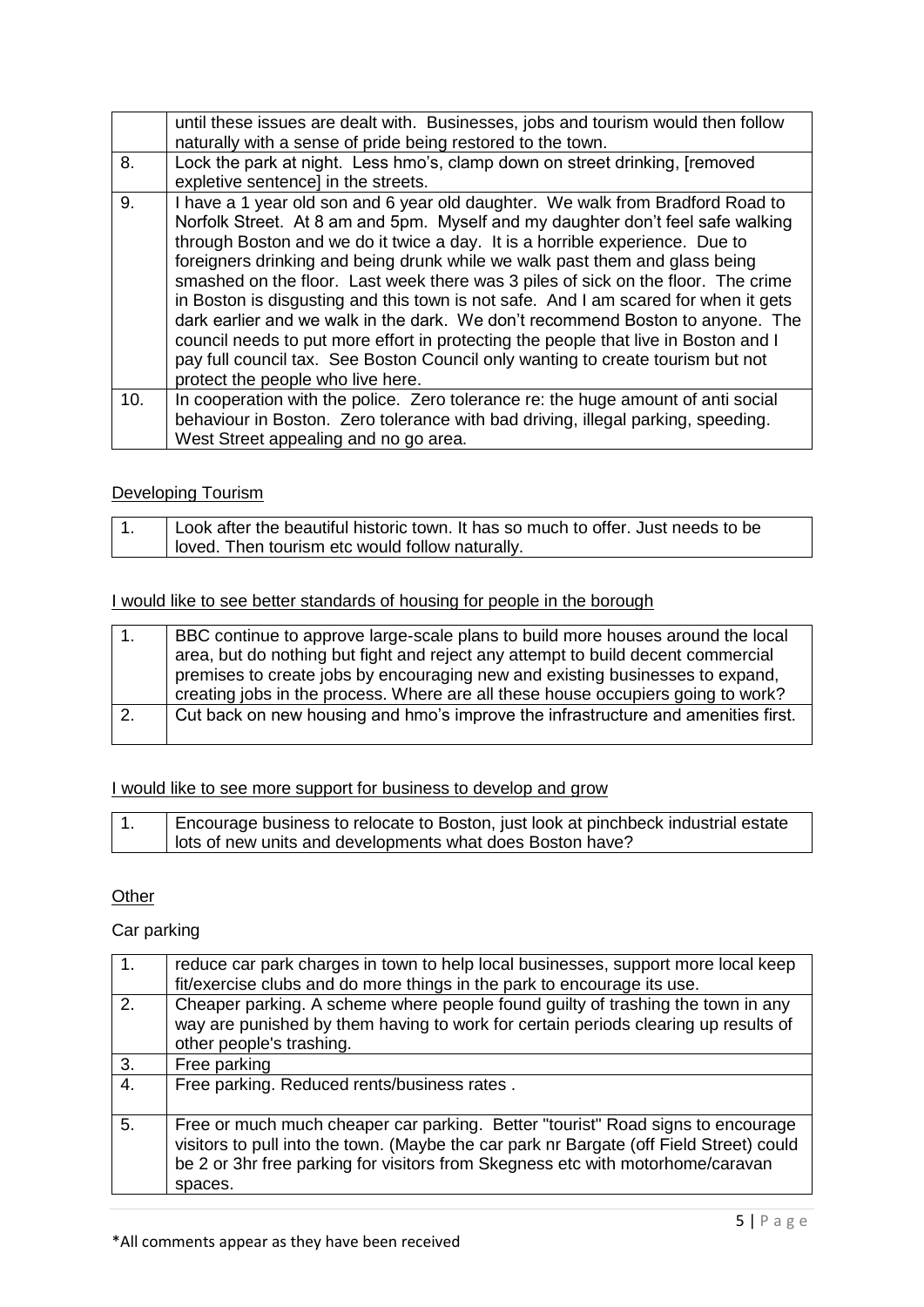| 6. | Better and cheaper car parking facilities, need more reason for people to come to |
|----|-----------------------------------------------------------------------------------|
|    | the townso better shops and help bring the market back to life                    |
|    | Free Parking in Boston Town Centre will increase tourism and also make sure       |
|    | locals go into town instead of elsewhere                                          |

# Mixture of shops in town

| 1 <sub>1</sub> | Get rid of so many foreign supermarkets, betting shops and charity shops so that<br>local businesses can come into the area. West street is a no go area for many<br>people                                                                                                                                                                                                                                                                                                                                                                                                                                                                                                                            |
|----------------|--------------------------------------------------------------------------------------------------------------------------------------------------------------------------------------------------------------------------------------------------------------------------------------------------------------------------------------------------------------------------------------------------------------------------------------------------------------------------------------------------------------------------------------------------------------------------------------------------------------------------------------------------------------------------------------------------------|
| 2.             | Stop granting alcohol licenses to so many EE shops. That's why we have most<br>problems because EEs have cheap alcohol too easily available!                                                                                                                                                                                                                                                                                                                                                                                                                                                                                                                                                           |
| 3.             | Cap the amount of Eastern European shops that sell alcohol and cigarettes<br>opening up                                                                                                                                                                                                                                                                                                                                                                                                                                                                                                                                                                                                                |
| 4.             | Stop giving so many alcohol licenses as this encouraging the anti-social behaviour<br>problem in town. We do not feel safe any longer in our own town.                                                                                                                                                                                                                                                                                                                                                                                                                                                                                                                                                 |
| 5.             | i think there should be a limit on the type of shops/business we dont need anymore<br>nail bar, coffee shops, hairdressers and barbers and European shops. I also think<br>there should be restrictions in place for the signage of these shops especially in the<br>market place, we should be demanding a quality, traditional signage to fit in place<br>with the local town. The european shops should not be allowed to block out their<br>windows as its very intimidated and doesnt encourage people to integrate.<br>Wormgate should be regenerated and made an attractive"Shambles" like place to<br>shop especially for tourists. The flowers and displays have been magnificentwell<br>done |

# Transport

| $\overline{1}$ . | Sort the traffic issues out                                                                                                                                                                                                                                                                    |
|------------------|------------------------------------------------------------------------------------------------------------------------------------------------------------------------------------------------------------------------------------------------------------------------------------------------|
| 2.               | Long term (10 year plan) Transport development - better roads, more buses, more<br>trains. Just a faster train link to London would dramatically improve Boston's<br>appeal for commuter occupancy. Port industry development, port hinterland<br>development industry/commercial opportunity. |
|                  |                                                                                                                                                                                                                                                                                                |

# **Miscellaneous**

| 1 <sub>1</sub> | Focus resources on a smaller number of key priorities instead of spreading thinly<br>across too many things.                                                                                                                                                                                                                                                                                                                                                   |
|----------------|----------------------------------------------------------------------------------------------------------------------------------------------------------------------------------------------------------------------------------------------------------------------------------------------------------------------------------------------------------------------------------------------------------------------------------------------------------------|
| 2.             | Create a unisex changing area in the leisure pool with cubicles including family<br>ones similar to louth and skegness. Currently once my son turns 8 if I take him and<br>my daughter swimming i would have to leave him unsupervised in the male<br>changing area which is something i am not prepared to do. It needs a major<br>revamp to attract more families along and would also help those with gender<br>identity issues to feel safer and unjudged. |
| 3.             | Look at other towns and cities locally at what they have to offer in comparison to<br>Boston, use some of their ideas                                                                                                                                                                                                                                                                                                                                          |
| 4.             | We need to look past what resources the council currently has, which are<br>constrained by Government grants etc, and look to use the future income (from<br>delivery of housing etc and growth) to fund delivery of services.                                                                                                                                                                                                                                 |
| 5.             | More places and activities for the teenagers - youth centres, being invovled more in<br>the up keep and regeneration of the town.                                                                                                                                                                                                                                                                                                                              |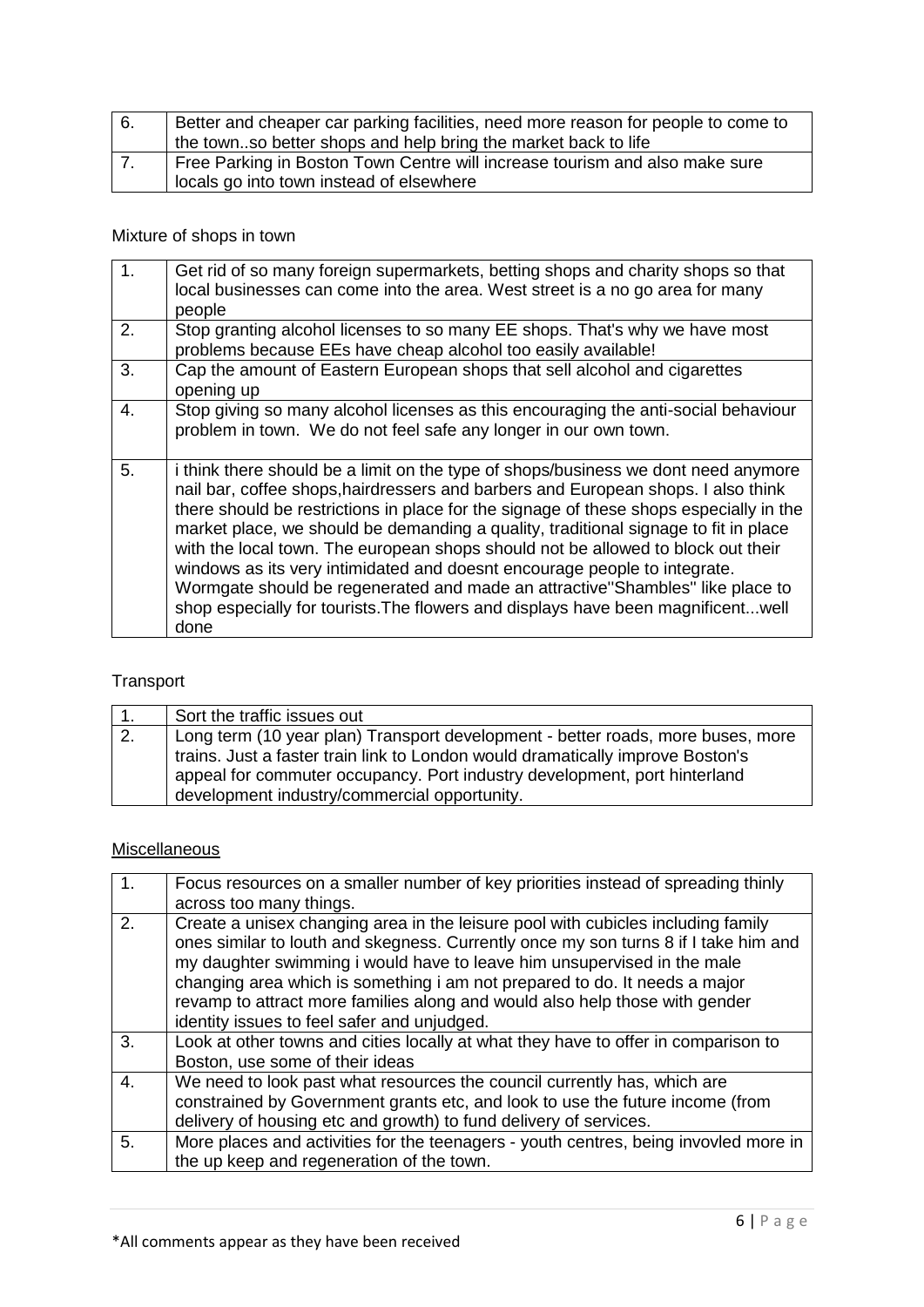| 6.  | Get your existing house in order first. so much to do before you spend or get others<br>to spend on other area. - (1) Lock Park gates (2) re-open Fish Hill toilets (3) more<br>PCSO on patrol(4) put no cycling signs on each end of new foodbridge (4) Stop<br>street drinking (5) Tidy up the park, re- erect fences and monitor it. Stop putting<br>your head in sand. Pretty up West Street is a sticking plaster solution!                      |
|-----|-------------------------------------------------------------------------------------------------------------------------------------------------------------------------------------------------------------------------------------------------------------------------------------------------------------------------------------------------------------------------------------------------------------------------------------------------------|
| 7.  | Stop the buses from going through the precinct. The markets on Wed and Sat are<br>getting less and less move them to all on one side of the Market Place.                                                                                                                                                                                                                                                                                             |
| 8.  | Its all been said before you know what needs to be done. Get on and do it. Keep<br>asking the public gets nothing done, you only ask because you have to. Then dis-<br>regards everything suggested.                                                                                                                                                                                                                                                  |
| 9.  | Stop parking on double yellow lines                                                                                                                                                                                                                                                                                                                                                                                                                   |
| 10. | Whilst i can appreciate the PE21 Plan i feel i fails to improve the town for either<br>visitors or shoppes/retail businesses. The reduction of car parking is a negative for<br>visitors and businesses. The best thing that could be done is to develop the empty<br>properties in the shopping areas. The current number of large empty do little to<br>enchance the town.                                                                          |
| 11. | The new purple bins to be available to those with space, need and want for it, so<br>it's a fair trial. More understanding on why the same area get support. Stop<br>approving alcohol licences! 3 in how many metres on Eastwood road is ridiculous,<br>it loses our fair in Council Services as there was no need. Sort west street out also<br>and public conveniences manned, the street is not a toilet. Safety and zero<br>tolerance on weapons |
| 12. | Make sure its well policed. All litter is cleaned up regularly. Plenty of FREE - fire<br>proof toilets to stop people using the streets.                                                                                                                                                                                                                                                                                                              |
| 13. | Provision for full fibre internet connection for rural areas                                                                                                                                                                                                                                                                                                                                                                                          |
| 14. | Make the ITBuses use the route they use when the Boston May Fair is on the<br>revert back to outside Oldrids being pedestrians only. Sunday should be FREE<br>parking in the car parks!                                                                                                                                                                                                                                                               |
| 15. | Keep path etc. clear from overhanging branches and encroaching hedges).<br>Improve use of marketplace (events/café culture) (ban cars/parking – can do this<br>during Mayfair so whey not all the time?(                                                                                                                                                                                                                                              |
| 16. | Continue to work with NHS partners and public health to reduce persistent health<br>inequalities by providing good quality and accessible leisure opportunities for<br>example. It is a great aspiration to create more job opportunities etc. but if people<br>are in poor health they are less likely to be able to sustain such jobs and continue<br>to put pressure on the wider systems such as health and housing.                              |
| 17. | Fight for an improved contribution of resources from Lincolnshire County Council                                                                                                                                                                                                                                                                                                                                                                      |
|     |                                                                                                                                                                                                                                                                                                                                                                                                                                                       |

## **Social Media Comments**

A number of social media comments were also received: -

- Free parking
	- o ..yes but you need something worth parking for
- Go to Spalding councillors. See how cheap it is to park there. Can shop at M and S for nothing. No problem is that why its still open and lots of other big shops
- Something like the wonderful Boston body hub what would us of a certain age do WITHOUT it? Hint hint